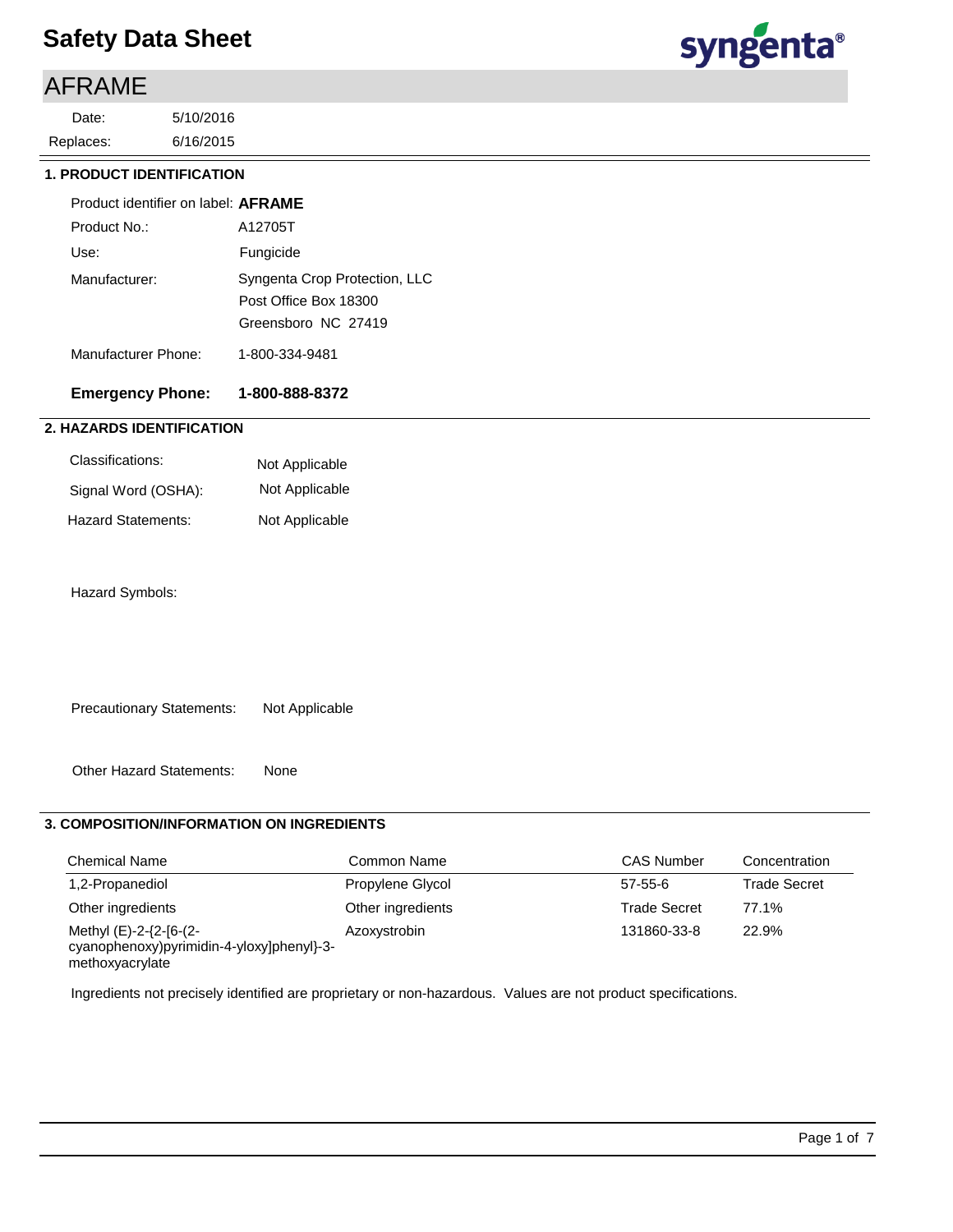# AFRAME

6/16/2015 5/10/2016 Replaces: Date:



#### **4. FIRST AID MEASURES**

Have the product container, label or Safety Data Sheet with you when calling Syngenta (800-888-8372), a poison control center or doctor, or going for treatment.

| Ingestion:           | If swallowed: Call Syngenta (800-888-8372), a poison control center or doctor immediately for treatment<br>advice. Do not give any liquid to the person. Do not induce vomiting unless told to do so after calling 800-888-<br>8372 or by a poison control center or doctor. Do not give anything by mouth to an unconscious person. |
|----------------------|--------------------------------------------------------------------------------------------------------------------------------------------------------------------------------------------------------------------------------------------------------------------------------------------------------------------------------------|
| Eye Contact:         | If in eyes: Hold eye open and rinse slowly and gently with water for 15-20 minutes. Remove contact lenses, if<br>present, after 5 minutes, then continue rinsing eye. Call Syngenta (800-888-8372), a poison control center or<br>doctor for treatment advice.                                                                       |
| <b>Skin Contact:</b> | If on skin or clothing: Take off contaminated clothing. Rinse skin immediately with plenty of water for 15-20<br>minutes. Call Syngenta (800-888-8372), a poison control center or doctor for treatment advice.                                                                                                                      |

If inhaled: Move person to fresh air. If person is not breathing, call 911 or an ambulance, then give artificial respiration, preferably mouth-to-mouth if possible. Call Syngenta (800-888-8372), a poison control center or doctor for further treatment advice. Inhalation:

Most important symptoms/effects:

Not Applicable

Indication of immediate medical attention and special treatment needed:

There is no specific antidote if this product is ingested.

Treat symptomatically.

### **5. FIRE FIGHTING MEASURES**

Suitable (and unsuitable) extinguishing media:

Use dry chemical, foam or CO2 extinguishing media. If water is used to fight fire, dike and collect runoff.

Specific Hazards:

During a fire, irritating and possibly toxic gases may be generated by thermal decomposition or combustion.

Special protective equipment and precautions for firefighters:

Wear full protective clothing and self-contained breathing apparatus. Evacuate nonessential personnel from the area to prevent human exposure to fire, smoke, fumes or products of combustion.

## **6. ACCIDENTAL RELEASE MEASURES**

Personal precautions, protective equipment, and emergency procedures:

Follow exposure controls/personal protection outlined in Section 8.

Methods and materials for containment and cleaning up:

Control the spill at its source. Contain the spill to prevent from spreading or contaminating soil or from entering sewage and drainage systems or any body of water. Clean up spills immediately, observing precautions outlined in Section 8. Cover entire spill with absorbing material and place into compatible disposal container. Scrub area with hard water detergent (e.g. commercial products such as Tide, Joy, Spic and Span). Pick up wash liquid with additional absorbent and place into compatible disposal container. Once all material is cleaned up and placed in a disposal container, seal container and arrange for disposition.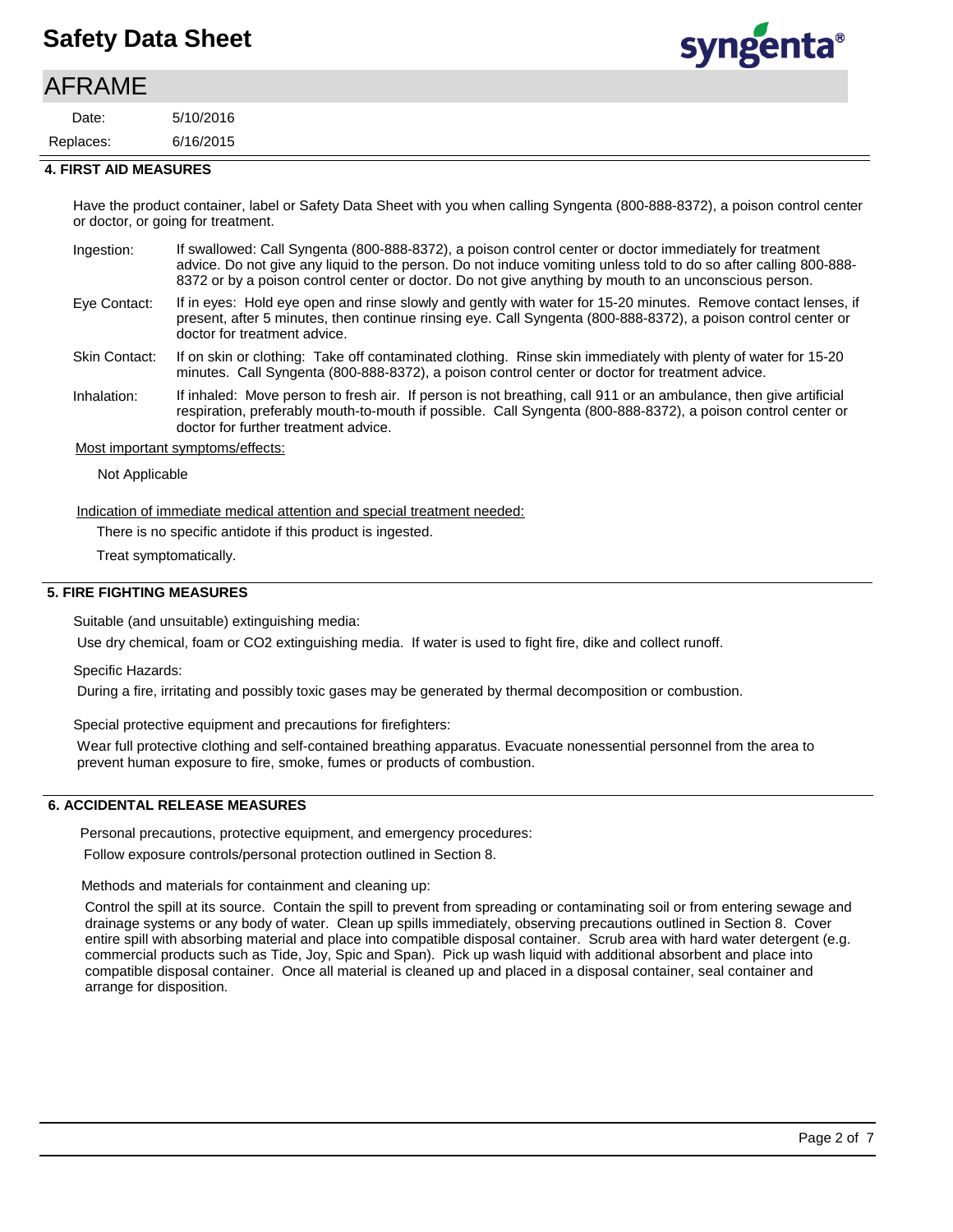# AFRAME

6/16/2015 5/10/2016 Replaces: Date:



#### **7. HANDLING AND STORAGE**

Precautions for safe handling:

Store the material in a well-ventilated, secure area out of reach of children and domestic animals. Do not store food, beverages or tobacco products in the storage area. Prevent eating, drinking, tobacco use, and cosmetic application in areas where there is a potential for exposure to the material. Wash thoroughly with soap and water after handling.

Conditions for safe storage, including any incompatibilities:

Not Applicable

#### **8. EXPOSURE CONTROLS/PERSONAL PROTECTION**

#### **THE FOLLOWING RECOMMENDATIONS FOR EXPOSURE CONTROLS/PERSONAL PROTECTION ARE INTENDED FOR THE MANUFACTURE, FORMULATION AND PACKAGING OF THIS PRODUCT.**

#### **FOR COMMERCIAL APPLICATIONS AND/OR ON-FARM APPLICATIONS CONSULT THE PRODUCT LABEL.**

Occupational Exposure Limits:

| <b>Chemical Name</b> | <b>OSHA PEL</b> | <b>ACGIH TLV</b> | Other                    | Source         |
|----------------------|-----------------|------------------|--------------------------|----------------|
| Propylene Glycol     | Not Established | Not Established  | 10 mg/m <sup>3</sup> TWA | AIHA           |
| Other ingredients    | Not Established | Not Established  | Not Established          | Not Applicable |
| Azoxystrobin         | Not Established | Not Established  | $4 \text{ mg/m}^3$ TWA   | Syngenta       |

#### Appropriate engineering controls:

Use effective engineering controls to comply with occupational exposure limits (if applicable).

#### Individual protection measures:

#### Ingestion:

Prevent eating, drinking, tobacco usage and cosmetic application in areas where there is a potential for exposure to the material. Wash thoroughly with soap and water after handling.

#### Eye Contact:

Where eye contact is likely, use chemical splash goggles.

#### Skin Contact:

Where contact is likely, wear chemical-resistant gloves (such as barrier laminate, butyl rubber, nitrile rubber, neoprene rubber, polyvinyl chloride [PVC] or Viton), coveralls, socks and chemical-resistant footwear.

#### Inhalation:

A respirator is not normally required when handling this substance. Use effective engineering controls to comply with occupational exposure limits.

In case of emergency spills, use a NIOSH certified respirator with any N, R, P or HE filter.

### **9. PHYSICAL AND CHEMICAL PROPERTIES**

Odor: Not Available Appearance: Off-white to yellow suspension pH: 6.8 - 8.8 (neat) Initial boiling point and boiling range: Not Available Melting point/freezing point: Not Available Odor Threshold: Not Available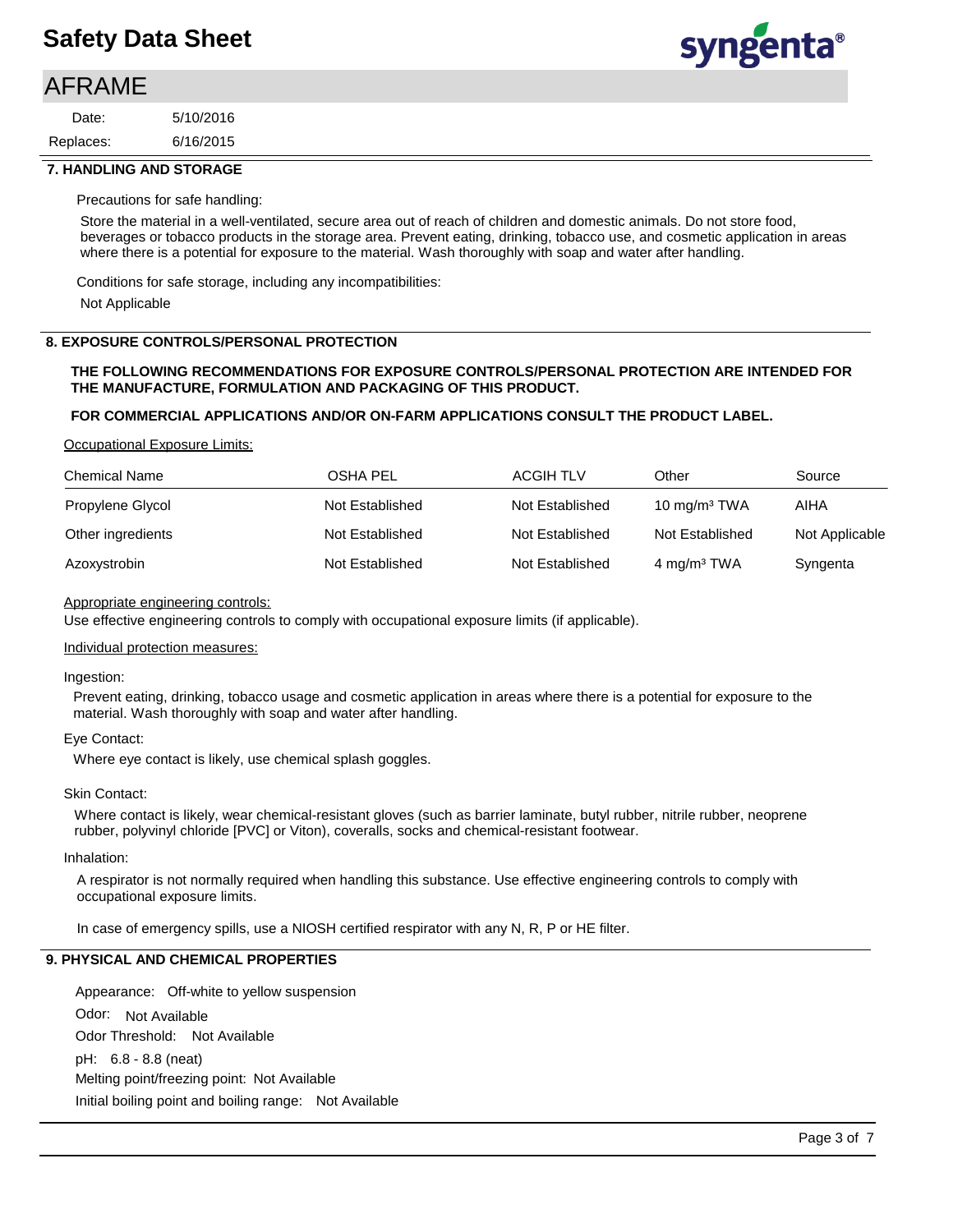# AFRAME



### **10. STABILITY AND REACTIVITY**

Possibility of hazardous reactions: Will not occur. Chemical stability: Stable under normal use and storage conditions. Reactivity: Not reactive.

Conditions to Avoid: Not Available

Incompatible materials: None known.

Hazardous Decomposition Products: Not Available

## **11. TOXICOLOGICAL INFORMATION**

Health effects information

Likely routes of exposure: Dermal, Inhalation

Symptoms of exposure: Not Applicable

Delayed, immediate and chronic effects of exposure: Not Applicable

Numerical measures of toxicity (acute toxicity/irritation studies (finished product))

| Ingestion:    | Oral (LD50 Rat):                                                          | > 5000 mg/kg body weight (based on a<br>substantially similar formulation)  |  |  |
|---------------|---------------------------------------------------------------------------|-----------------------------------------------------------------------------|--|--|
| Dermal:       | Dermal (LD50 Rat):                                                        | > 4000 mg/kg body weight (based on a<br>substantially similar formulation)  |  |  |
| Inhalation:   | Inhalation (LC50 Rat):                                                    | > 6.32 mg/l air - 4 hours (based on a<br>substantially similar formulation) |  |  |
| Eye Contact:  | Mildly Irritating (Rabbit) (based on a substantially similar formulation) |                                                                             |  |  |
| Skin Contact: | Non-Irritating (Rabbit) (based on a substantially similar formulation)    |                                                                             |  |  |

syngenta®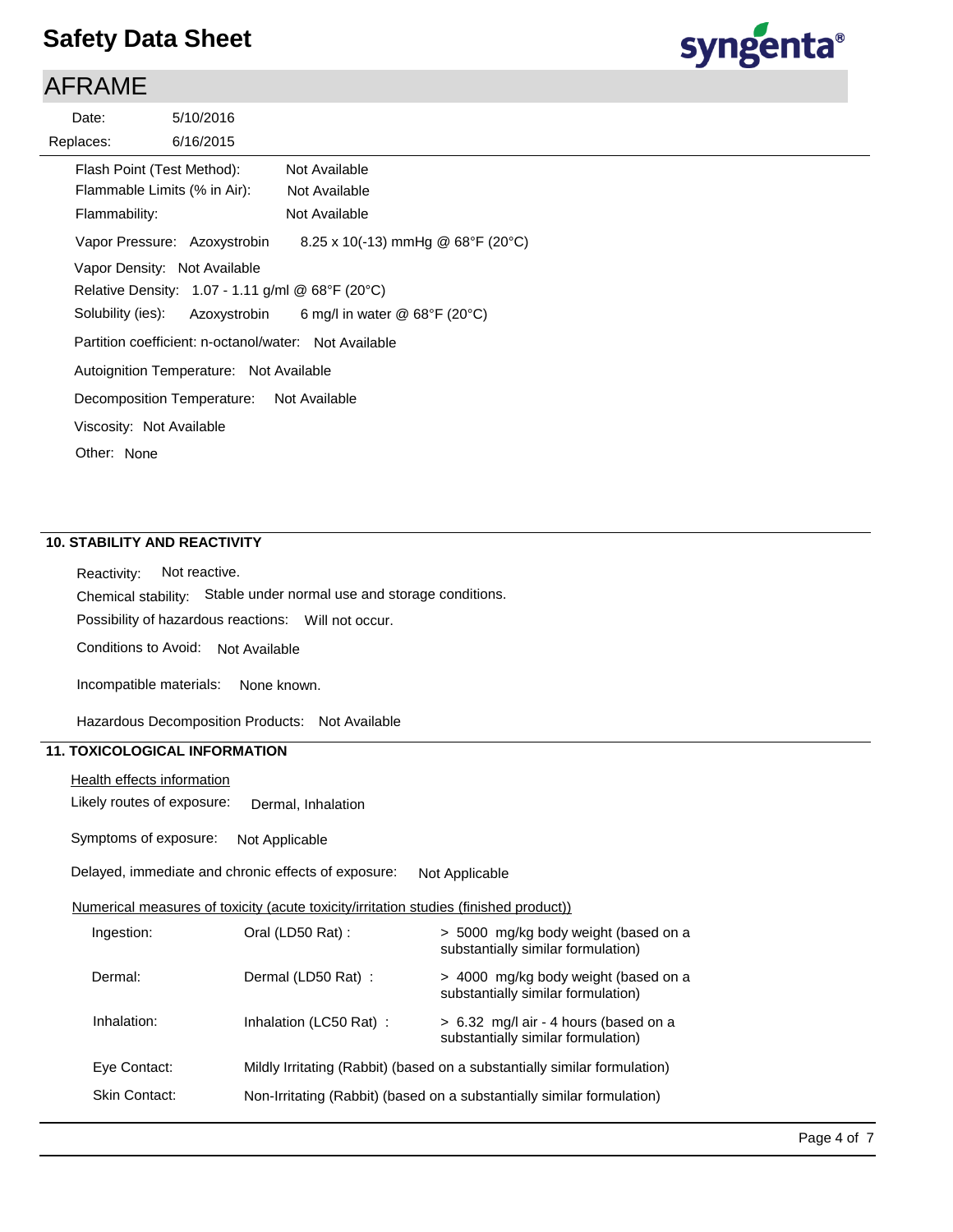

| <b>AFRAME</b>                              |                                                                                                                                                                                                                                                                                                                                                                                               |
|--------------------------------------------|-----------------------------------------------------------------------------------------------------------------------------------------------------------------------------------------------------------------------------------------------------------------------------------------------------------------------------------------------------------------------------------------------|
| Date:                                      | 5/10/2016                                                                                                                                                                                                                                                                                                                                                                                     |
| Replaces:                                  | 6/16/2015                                                                                                                                                                                                                                                                                                                                                                                     |
| <b>Skin Sensitization:</b>                 | Not a Sensitizer (Guinea Pig) (based on a substantially similar formulation)                                                                                                                                                                                                                                                                                                                  |
| Reproductive/Developmental Effects         | Azoxystrobin: Did not show reproductive toxicity effects in animal experiments.                                                                                                                                                                                                                                                                                                               |
| <b>Chronic/Subchronic Toxicity Studies</b> |                                                                                                                                                                                                                                                                                                                                                                                               |
|                                            | Azoxystrobin: No adverse effect has been observed in chronic toxicity tests.                                                                                                                                                                                                                                                                                                                  |
| Carcinogenicity                            | Azoxystrobin: Did not show carcinogenic effects in animal experiments.                                                                                                                                                                                                                                                                                                                        |
| <b>Chemical Name</b>                       | NTP/IARC/OSHA Carcinogen                                                                                                                                                                                                                                                                                                                                                                      |
| 1,2-Propanediol                            | No                                                                                                                                                                                                                                                                                                                                                                                            |
| Other ingredients                          | No                                                                                                                                                                                                                                                                                                                                                                                            |
| 4-yloxy]phenyl}-3-methoxyacrylate          | Methyl (E)-2-{2-[6-(2-cyanophenoxy)pyrimidin-<br>No                                                                                                                                                                                                                                                                                                                                           |
| <b>Other Toxicity Information</b><br>None  |                                                                                                                                                                                                                                                                                                                                                                                               |
| <b>Toxicity of Other Components</b>        |                                                                                                                                                                                                                                                                                                                                                                                               |
| Other ingredients                          |                                                                                                                                                                                                                                                                                                                                                                                               |
|                                            | Not Established                                                                                                                                                                                                                                                                                                                                                                               |
| Propylene Glycol                           |                                                                                                                                                                                                                                                                                                                                                                                               |
|                                            | Reported to cause central nervous system depression (anesthesia, dizziness, confusion), headache and<br>nausea. Also, eye irritation may occur with lacrimation but no residual discomfort or injury. Prolonged contact to<br>skin may cause mild to moderate irritation and possible allergic reactions. Chronic dietary exposure caused<br>kidney and liver injury in experimental animals. |
| <b>Target Organs</b>                       |                                                                                                                                                                                                                                                                                                                                                                                               |
| <b>Active Ingredients</b>                  |                                                                                                                                                                                                                                                                                                                                                                                               |
| Azoxystrobin :                             | Liver                                                                                                                                                                                                                                                                                                                                                                                         |
| Inert Ingredients                          |                                                                                                                                                                                                                                                                                                                                                                                               |
| Other ingredients:                         | Not Established                                                                                                                                                                                                                                                                                                                                                                               |
| Propylene Glycol:                          | CNS, kidney, liver                                                                                                                                                                                                                                                                                                                                                                            |
| <b>12. ECOLOGICAL INFORMATION</b>          |                                                                                                                                                                                                                                                                                                                                                                                               |
| <b>Eco-Acute Toxicity</b>                  |                                                                                                                                                                                                                                                                                                                                                                                               |
| Azoxystrobin:                              |                                                                                                                                                                                                                                                                                                                                                                                               |
|                                            | Fish (Rainbow Trout) 96-hour LC50 470 ppb                                                                                                                                                                                                                                                                                                                                                     |
|                                            | Green Algae 5-day EC50 106 ppb                                                                                                                                                                                                                                                                                                                                                                |
|                                            | Invertebrate (Water Flea) 48-hour EC50 259 ppb                                                                                                                                                                                                                                                                                                                                                |
|                                            | Bird (Mallard Duck) 14-day LD50 > 250 mg/kg                                                                                                                                                                                                                                                                                                                                                   |

Environmental Fate

Azoxystrobin :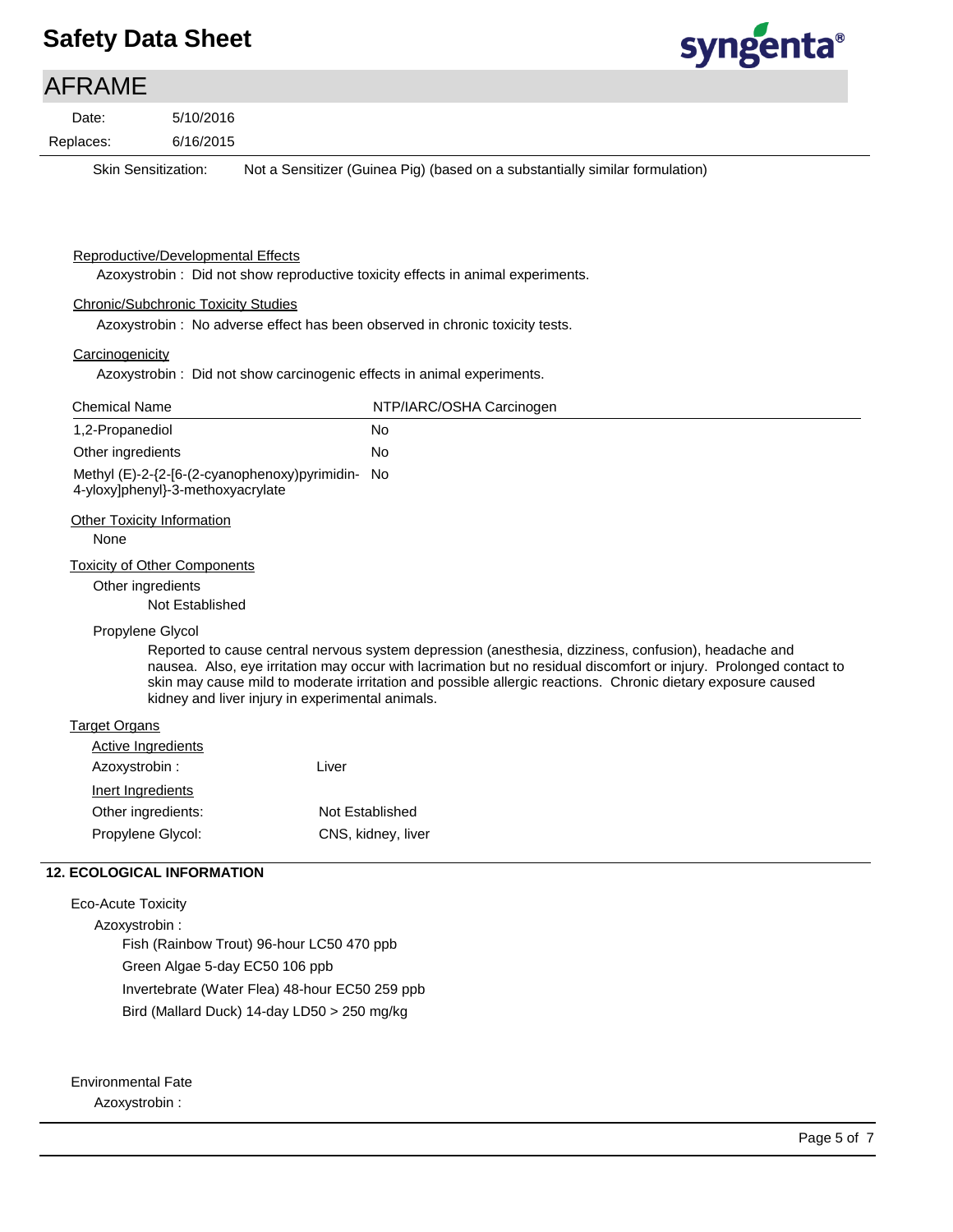# AFRAME

| Date:     | 5/10/2016 |  |  |  |  |  |
|-----------|-----------|--|--|--|--|--|
| Replaces: | 6/16/2015 |  |  |  |  |  |
|           |           |  |  |  |  |  |

The information presented here is for the active ingredient, azoxystrobin. Low bioaccumulation potential. Not persistent in soil. Stable in water. Moderate mobility in soil. Sinks in water (after 24 h).

syngenta®

### **13. DISPOSAL CONSIDERATIONS**

#### Disposal:

Do not reuse product containers. Dispose of product containers, waste containers, and residues according to local, state, and federal health and environmental regulations.

Characteristic Waste: Not Applicable

Listed Waste: Not Applicable

## **14. TRANSPORT INFORMATION**

DOT Classification

Ground Transport - NAFTA Not regulated

**Comments** 

Water Transport - International Proper Shipping Name: Environmentally Hazardous Substance, Liquid, N.O.S. (Azoxystrobin), Marine Pollutant Hazard Class: Class 9 Identification Number: UN 3082 Packing Group: PG III

Air Transport Proper Shipping Name: Environmentally Hazardous Substance, Liquid, N.O.S. (Azoxystrobin) Hazard Class: Class 9 Identification Number: UN 3082 Packing Group: PG III

### **15. REGULATORY INFORMATION**

#### Pesticide Registration:

This chemical is a pesticide product registered by the Environmental Protection Agency and is subject to certain labeling requirements under federal pesticide law. These requirements differ from the classification criteria and hazard information required for safety data sheets, and for workplace labels of non-pesticide chemicals. Following is the hazard information as required on the pesticide label:

Caution: Harmful if absorbed through skin. Avoid contact with skin, eyes or clothing. Wash thoroughly with soap and water after handling and before eating, drinking, chewing gum, using tobacco or using the toilet. Remove and wash contaminated clothing before reuse. Wear long-sleeved shirt and long pants, socks and choes and chemical-resistant gloves made of any waterproof material such as polyvinyl chloride, nitrile rubber or butyl rubber.

EPCRA SARA Title III Classification: Section 311/312 Hazard Classes: Section 313 Toxic Chemicals: EPA Registration Number(s): 100-1098 None Acute Health Hazard